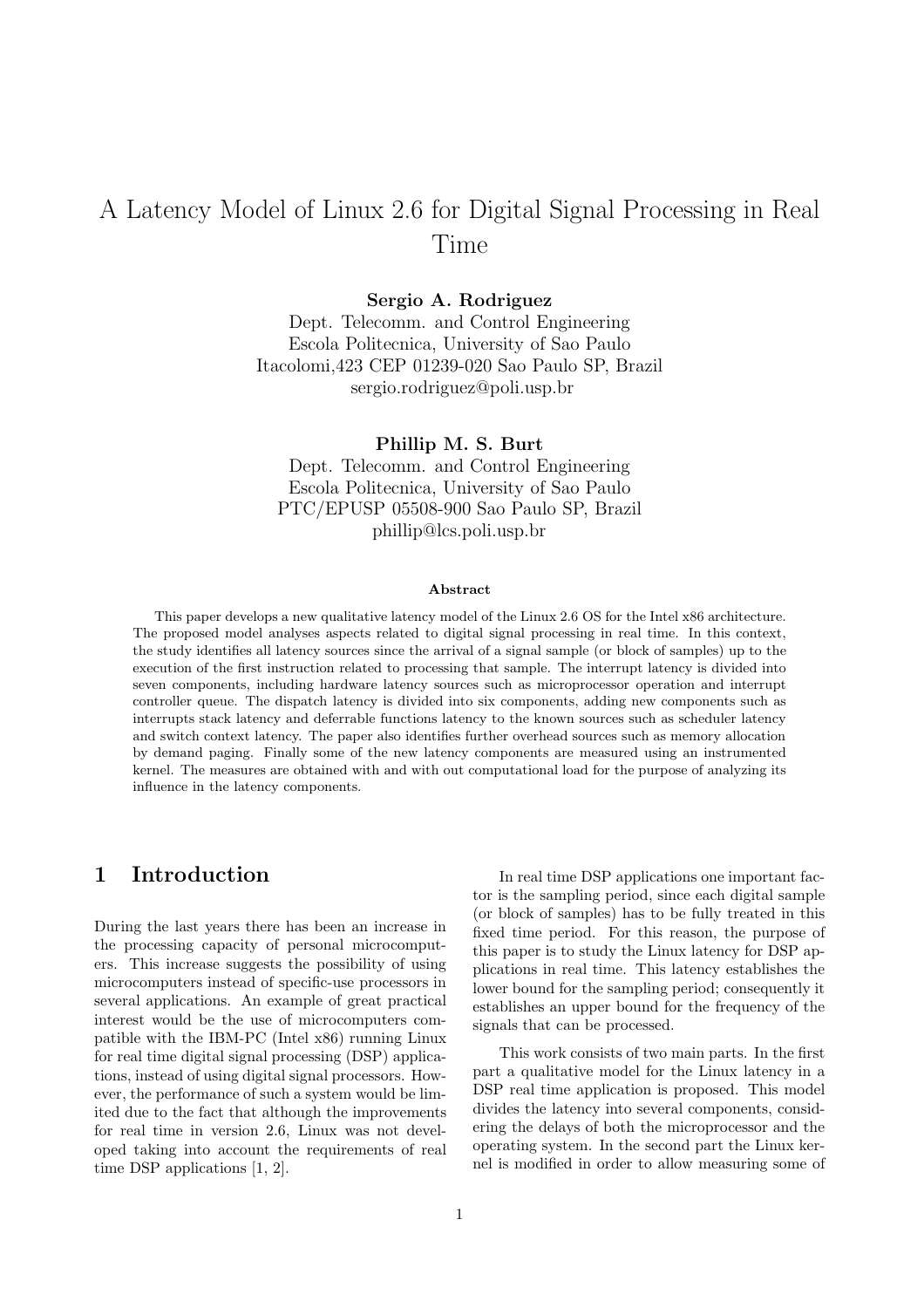the components defined in the model.

# 2 Background and main assumptions

# 2.1 Real time DSP program structure

Programs that perform real time digital signal processing have a particular structure, as shown in Figure 1. The central part of the program is basically a loop where 4 operations are executed: read the input sample, process the input sample, generate an output datum and check the end of the processing. This structure is similar to the one of a real time program [3, 4]. However, there is an important specificity: the input sample must be processed in a fixed time period known as the sampling period. The sampling period is limited by the frequency content of the input signal, according to the Sampling Theorem [5].

From the discussion above it follows that a real time DSP program needs a time mechanism to signalize the sampling time instant to it. Although Linux has software timers, reference [6] recommends the use of hardware timers in real time applications in order to be more precise. Consequently, it is assumed in this work that an interrupt request signal (IRQ) signalizes the sampling time instant. This interrupt is named IRQsa.



FIGURE 1: DSP program block diagram

## 2.2 Functional Model

For greater simplicity, a two-process functional model is assumed for a real time DSP application running in a multiprocessing operating system such as Linux. The first process is the DSP process. The second process ("NDSP process") is an abstraction that encloses all the other processes and kernel threads that are sharing the system. Figure 2 shows the dynamic of this model.



#### FIGURE 2: Functional model

The dynamic may be explained as follows:

1) At instant t0 a sampling signal is raised through the IRQsa. At this instant the DSP process is in the blocked state and the NDSP process is in the execution state. The main goal of the operating system is to put the DSP process into the execution state in a short time interval, because it is assumed that the digital processing is in real time.

2) The system requires a period of time to start the handling of the IRQsa. This time interval is known as Interrupt Handling latency.

3) At instant t1 the interrupt service routine (ISR) starts to be executed. The functions of this routine are: to read the digital sample (or block of samples) from the external device, to change the state of the DSP process into the ready state and to inform the operating systems that a process change is needed.

4) At instant t2 the ISR finishes and the operating system starts the process change. The time interval since t2 up to the instant when the DSP process passes into the execution state (t3) is known as Dispatch latency. This latency is historically divided into two components: Scheduler latency and Switch Context latency [7, 8].

5) The DSP process deals with the input sample between the instants t3 and t4.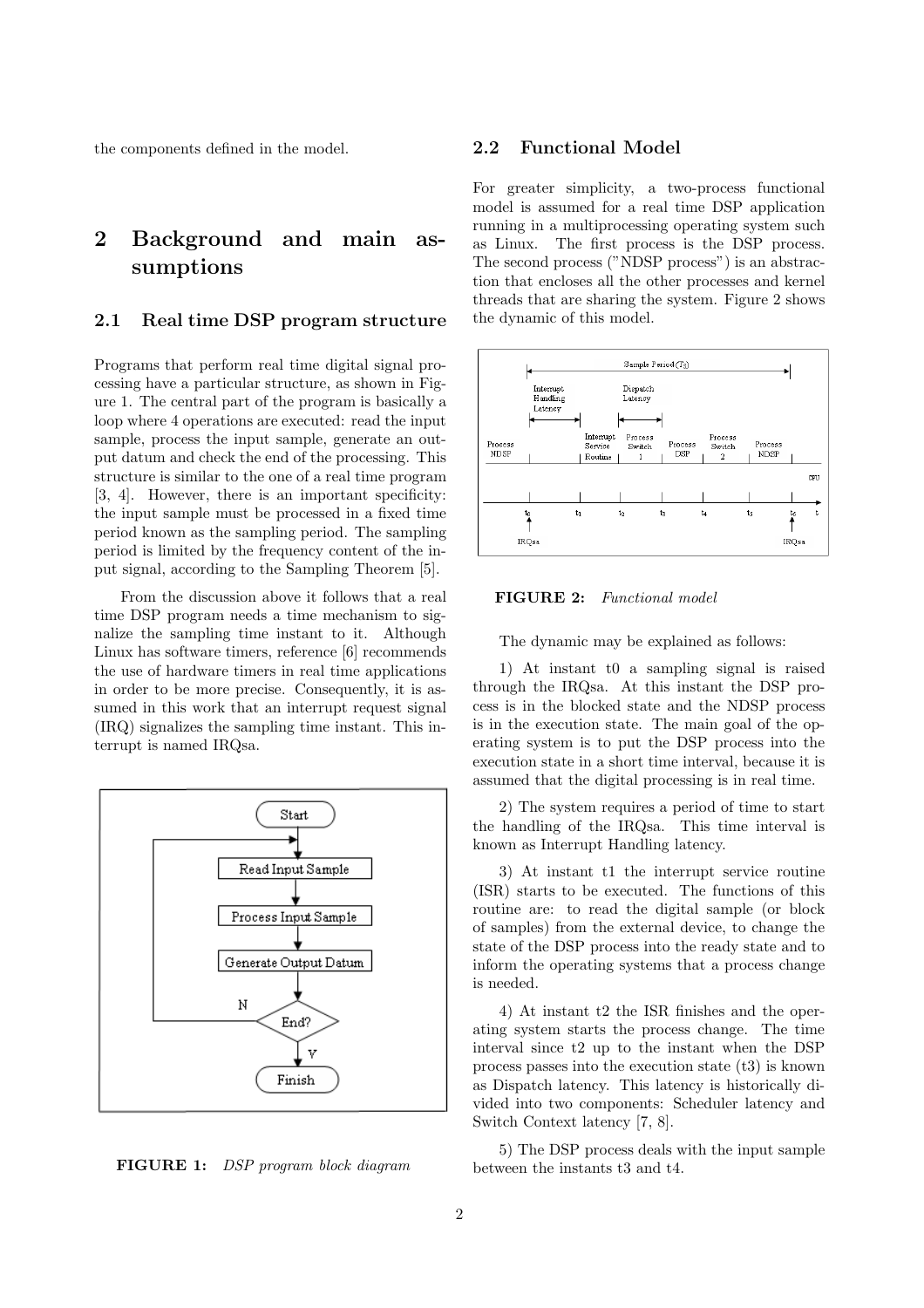6) At instant t4 the DSP process releases the Central Processing Unit (CPU), so it passes to the blocked state and calls the scheduler. The reason for this is that the DSP process needs to wait for the next sampling signal.

7) The operating system exchanges the processes between the instants t4 and t5. As the model assumes that there are only two processes in the system, at instant t5 the NDSP process passes to the execution state.

Two remarks about this model are in order:

1) The model implicitly assumes that the digital signal processing is performed by a process running in User Mode.

2) It is necessary that the digital signal processing finishes before the arrival of the next sampling signal. In case this doesn't happen the system is in an under-sampling condition.

# 3 Qualitative Model for the Linux Latency

Let the Linux latency be divided in three parts. The first part is the latency before the ISR execution, which, as previously defined in Section 2.1, is called Interrupt Handling latency. The second part is the latency after the ISR execution, called Dispatch latency. The third part is the latency due to the loss of the DSP process computation time caused by some operating system tasks (Section 3.3), which will be called Execution latency.

In the following the Handling Interrupt latency and the Dispatch latency are analyzed in detail. Consequently, a new model for the Linux latency is established.

## 3.1 Interrupt Handling Latency

This latency is divided into seven components as explained below.

#### 3.1.1 Interrupt Checking Latency

A microprocessor of the x86 family checks whether an interrupt signal has been raised only when an instruction is completely executed [9, 10]. Therefore, there is a time interval between the interrupt signal raising and the microprocessor checking it. This time interval is defined as Interrupt Checking latency. This latency depends on the execution time of the instruction that is being processed by the CPU when the interrupt is raised.

The x86 family has a CISC (Complex Instruction Set Computer) architecture; consequently it has instructions with different execution times. Besides this, the execution time of some instructions depends on the values of the operands.

Both these factors lead to a greater variance of the Interrupt Checking latency, if compared with the variance which would be obtained with specific-use processors or RISC (Reduced Instruction Set Computer) architecture [11] processors.

#### 3.1.2 Maskable Interrupt Latency

In a microprocessor of the x86 family, a maskable interrupt can be in two states: masked or unmasked. A masked interrupt is ignored by the control unit of the microprocessor as long as it remains masked [9]. The Maskable Interrupt latency is defined as the time interval during which an interrupt is ignored because it is masked.

In Intel microprocessors the interrupts are masked in two ways. In the first one, when an interrupt is being handled the microprocessor automatically masks all the interrupts (cleaning the IF bit of the EFLAGS register). The purpose of this is to avoid that more than one interrupt is treated by the system at the same time [10] until the operating system unmasks the interrupts.

In the second one, the operating system masks the interrupts by handling the IF bit of the EFLAGS register by means of appropriated functions (local irq enable and local irq disable). The purpose of this is to avoid a race condition and to execute critical regions of the kernel code without disturbance. Normally this happens when an exception is handled or a deferrable function is being executed [6].

#### 3.1.3 PIC Queue Latency

The I/O devices demand an interruption of the microprocessor through a signal called interrupt request (IRQ). The IRQ lines are connected to a circuit called Programmable Interrupt Controller (PIC). This device monitors the IRQ lines and signalizes the microprocessor when an interrupt is raised [10].

When an IRQ line is activated, the PIC executes the following actions [10]:

1) Stores the interrupt vector in a PIC I/O port, thus allowing the CPU to read it via the data bus.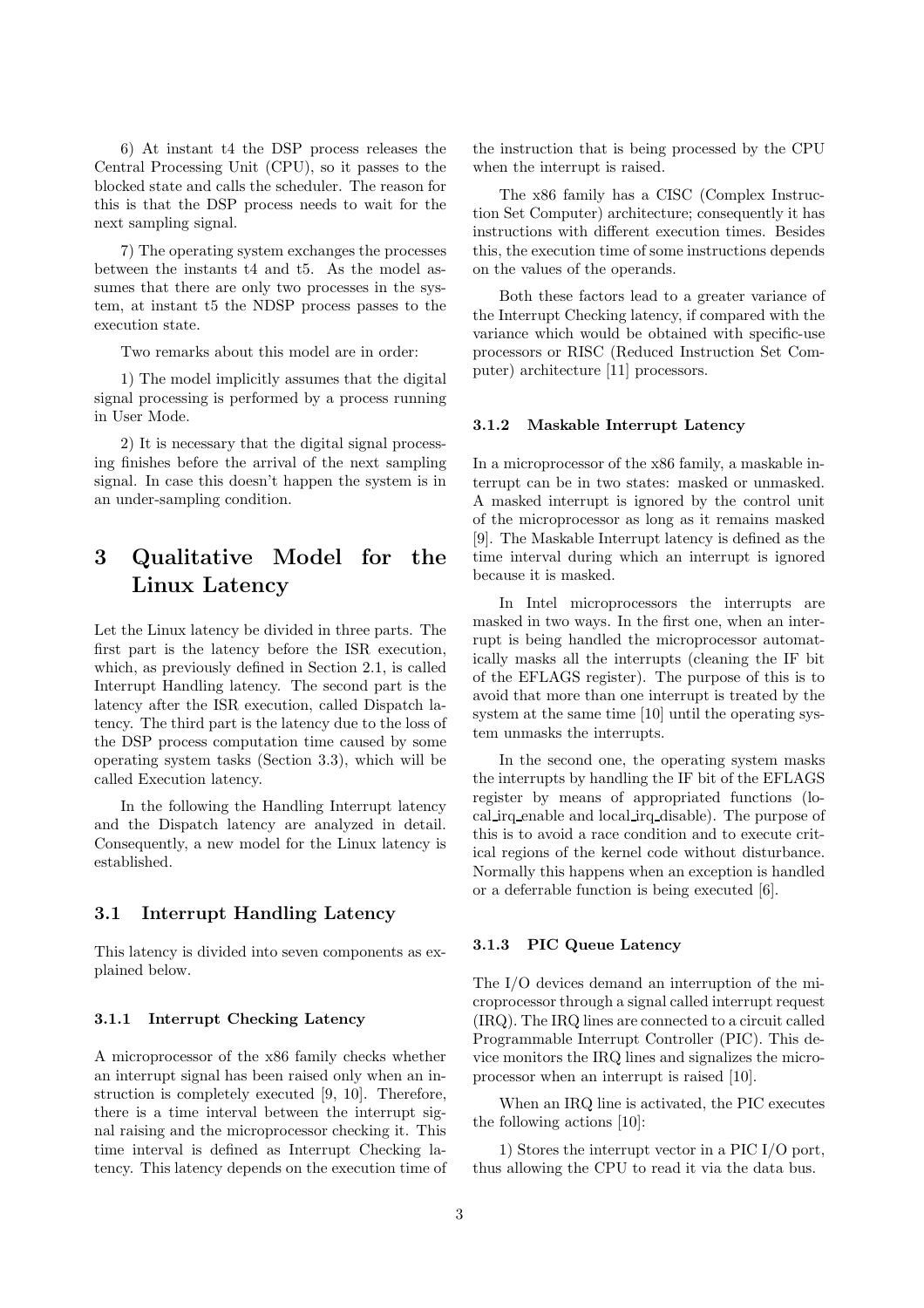2) Raises a signal to the microprocessor INTR pin.

3) Waits until the CPU acknowledges the interrupt signal.

4) Clears the INTR line.

It can be observed that there is a time interval between the IRQ signal activation and the release of the INTR. In case an interrupt is raised during this time interval,the controller puts it into a pending state and deals with it when the INTR line is released. The controller establishes a priority, so that if one or more interrupts are pending, the one with the greater priority will be the first to be attended.

The PIC Queue latency is defined as the time during which an interrupt remains pending in the controller queue to be attended.

#### 3.1.4 Microprocessor Operating Latency

When the microprocessor detects an interrupt, it needs to execute some instructions before starting the execution of the Linux interrupt handler. In microprocessors of the x86 family, the most important operations are [10]:

1) Save the state of the EFLAGS, CS and EIP registers in the stack.

2) Load the CS and EIP registers with the values that define the logical address of the routine which handles the interrupt.

The Microprocessor Operating latency is defined as the time interval demanded by these operations.

### 3.1.5 Registers Saving Latency

The microprocessors of the x86 family don't save all the common use registers. So the first operation of the Linux interrupt handler is to save all the registers that were not automatically saved by the microprocessor [6].

In Linux all interrupts raised by I/O devices are directed to the same address. This is performed by putting the same address on every one of IDT (Interrupt Descriptor Table) entrances that belong to interrupts raised by I/O devices [6]. The aim of this procedure is to deal with this type of interrupt in the same way.

The Registers Saving latency is defined as the time interval demanded for this saving.

#### 3.1.6 Interrupt Handler Entrance Latency

Linux implements software layers to abstract certain hardware characteristics such as the following: different types of PIC, dynamic allocation of IRQ lines and sharing of an IRQ line by several I/O devices.

These software layers delay the beginning of the ISR execution and consequently they produce latency.This delay is caused by several operations such as [6]:

a) Check the interrupt number.

b) Control of nested interrupt handler execution.

c) Change from kernel stack to IRQ stack.

d) Update fields of the interrupt vector descriptor.

The Interrupt Handler Entrance latency is defined as the time interval demanded by these operations performed by Linux before the ISR execution.

#### 3.1.7 Shared IRQ Lines Latency

Linux supports the sharing of IRQ lines by more than one I/O hardware device. When there is a sharing, the interrupt code doesn't identify the I/O device anymore. Consequently when a shared IRQ is raised, the Linux needs to the check all devices that signalize by means of this interrupt [6].

This is performed by a loop that runs along a linked list of descriptors which contain information about each ones of the I/O devices associated with the IRQ line.

The Shared IRQ Lines latency is defined as the time interval demanded for this loop.

## 3.2 Dispatch Latency

In this section, the delay after the ISR execution is analyzed. As in the previous section, this latency is divided into several components.

#### 3.2.1 Interrupt Handler Exit Latency

This latency is caused by operations performed after the ISR execution. As already analyzed in Section 3.1.6, these operations are caused by the software abstraction layers implemented by Linux to handle an interrupt. Examples of these operations are [6]:

a) Check if the device is a source of random events.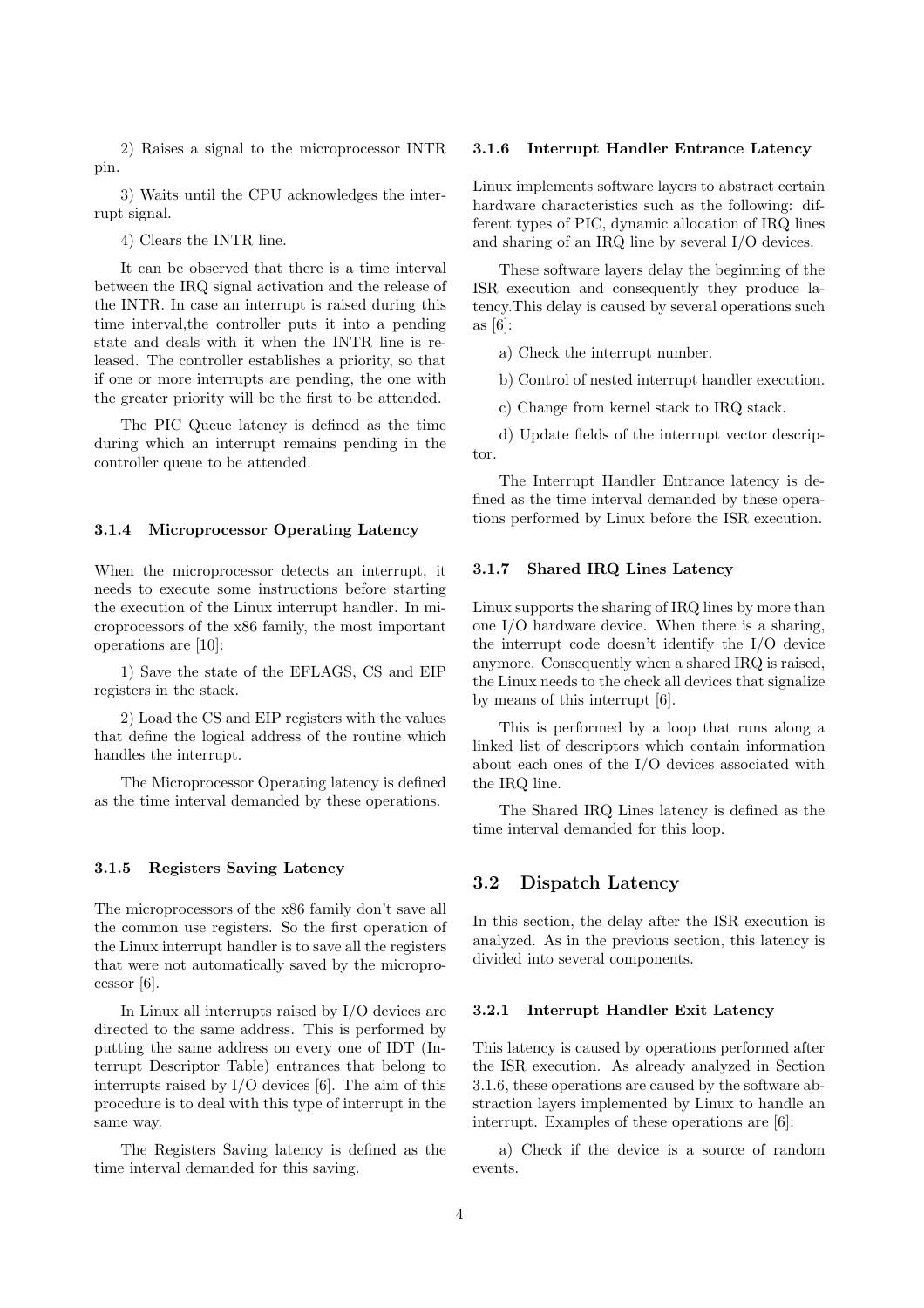b) Check if the interrupt was handled. The purpose of this is to detect spurious interrupts raised by malfunction of the hardware.

c) Update fields of the interrupt vector descriptor.

d) Control of nested interrupt handler execution.

Interrupt Handler Exit latency is defined as the time interval demanded for these operations performed at the end of the interrupt handling.

#### 3.2.2 IRQ Handlers Stack Latency

Linux allows interrupt nesting but it doesn't allow kernel preemption while an interrupt is being treated [6]. In this way it is possible that when an IRQsa is raised, the operating system is treating one or more interrupts. This creates a stack of interrupts being treated, called IRQ Handlers stack. A necessary requirement for this is that all the interrupts in the stack could be treated with the unmasked interrupts [6]. A field in the interrupt descriptor signalizes to the operating system if the handler is executed with the interrupts enabled or disabled.

In this scenario a process change is only performed when all interrupts in the stack have been treated. The IRQ Handlers Stack latency is defined as the time interval demanded to empty the IRQ Handlers stack.

#### 3.2.3 Deferrable Functions Latency

Linux has a mechanism called softirqs or deferrable functions that it is used to execute operations that need to be delayed. A common example is the implementation of software timers. In several points of the kernel code, Linux verifies if some of these functions need to be processed [6].

One of these checking points is in the interrupt handler, when all the interrupts in the IRQ Handlers stack have been treated (Section 3.2.2). Consequently, a time interval is demanded to check and execute the deferrable functions. This time interval is defined as Deferrable Functions latency.

#### 3.2.4 Kernel Preemption Disable Latency

Version 2.6 of Linux could be compiled to have or not kernel preemption by means of the compilation parameter CONFIG PREEMPT. Even when the kernel is compiled to have kernel preemption, the operating system disables the kernel preemption to execute

some procedures. An example is during the execution of a deferrable function [6].

As a consequence, at the end of all interrupt treatments Linux needs to check whether the kernel preemption is enabled or not. Therefore, if the IRQsa is raised when the kernel preemption is disabled, the process change will only occur when the operating system enables it again. This delay in the process change is defined as Kernel Preemption Disable latency.

#### 3.2.5 Scheduler Latency

The interrupt service routine that treated the IRQsa signalizes that the scheduler has to be called by the operating system because a process change is required. This occurs due to the fact that the DSP process was changed into the running state (Section 2.1).

The time needed by the scheduler routine to find the DSP process in the waiting queues is defined as Scheduler latency.

#### 3.2.6 Context Switch Latency

After the DSP process is found in the waiting queues, the operating system needs to switch the data structures of the current process to the ones of the DSP process. The time required for this update is defined as Context Switch latency.

## 3.3 Execution Latency

Execution latency can be defined as the difference between the time spent in the input sample processing and the time that would be spent if the procedure were executed as an atomic procedure. The factors that can delay the input sample processing are described below.

#### 3.3.1 I/O Interrupt

The DSP process can be delayed by the raise of hardware interrupts, since the operating system uses computational time of the DSP process to treat them.

#### 3.3.2 Deferrable Functions

Linux runs the deferrable functions using processing time of the current process. Linux checks if any of these functions needs to be processed at the end of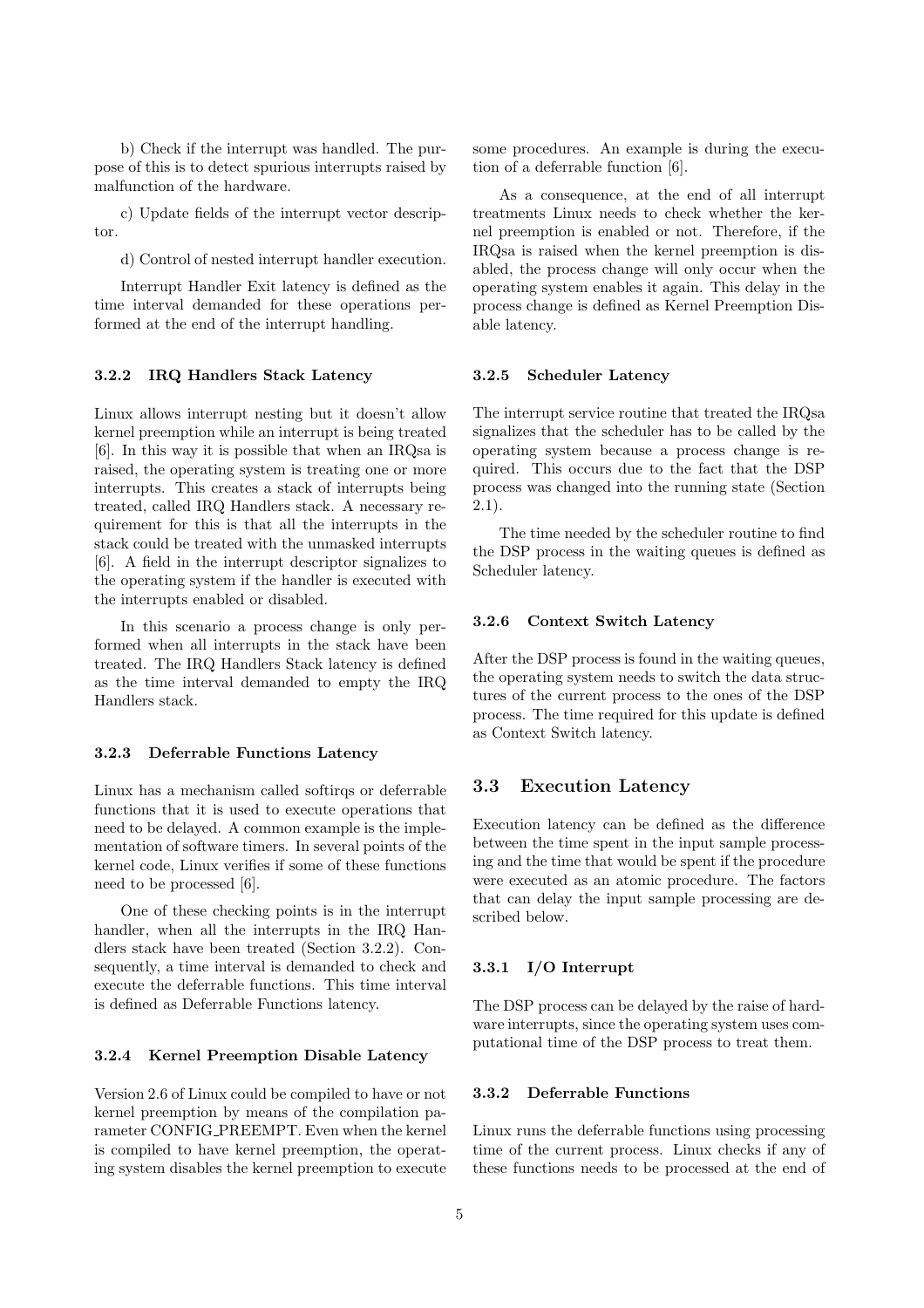either an exception or an interrupt handling (Reference [6] mentions that although there are standard checking points, there are possibly other checking points depending on the version and the distribution). Consequently, it is possible that when the DSP process executes a system call, a deferrable function is executed using CPU time of the DSP process.

### 3.3.3 Virtual Memory

As Linux implements virtual memory, it is possible that when the IRQsa is raised part of the program or part of the data is not in the RAM (Random Access Memory) memory. In this case, a Page Fault exception is raised and the operating system has to load the memory page from the hard disk, causing a great impact in the processing time latency.

# 4 Latency Measurement Method in Linux

### 4.1 Basic Idea of the Method

The basic idea of the measurement method proposed in this paper can be divided in two parts:

1) Introduction of time markers in the kernel routines that treat the interrupts. Theses markers read timing circuits of the system, marking both the initial and final instants of execution of the kernel code portion under analysis. Latency can be calculated by the difference between those instants.

2) Development of a program that behaves as DSP program and manages the measurement, obtains the markers values, calculates and stores the latencies in the user space memory. Before finishing, the process writes a text file with the data. This process is called Management process.

The advantage of kernel instrumentation is the direct measuring of the execution time. The disadvantage is that the use of the markers implies alterations in the kernel code. These alterations cause systematic errors due to the processing time of the markers. These errors can be minimized by measuring the execution time of the markers and making the corresponding corrections.

As this method is based only on software, the markers can be placed only after the registers saving. Due to this, the latencies due to the hardware can only be measured aggregately. Consequently, the Hardware latency is defined as being the sum of the following latencies: Interrupt Checking, Maskable Interrupt, PIC Queue, Microprocessor Operating and Registers Saving.

The measurement of the Hardware latency needs synchronization between the external device that raises the interrupt and the kernel. The proposed method satisfies this requirement by using the IRQ0 (timer interrupt) to measure the Hardware latency. The IRQ0 is raised when the PIT (Programmable Interrupt Controller) timer expires. Thus, it is enough for the first marker to read the PIT to obtain the Hardware latency.

An advantage of using the IRQ0 is that it is a periodical interrupt, allowing periodical measurements. The disadvantage is that the IRQ0 is the interrupt with the highest priority so it has PIC Queue latency equal to zero. This limitation can be overcome measuring the Hardware latency by using the interrupt raised by the CPU Local timer in a similar way as it is done with IRQ0.

This method can been modified to use the interrupt raised by the HPET (High Precision Event Timer) in systems which use this timer circuit instead of the PIT.

## 4.2 Implementation Aspects

A data structure was created in the Linux 2.6 kernel. Its main purpose is to store the data measured by the markers in the kernel space memory. The structure also has fields to control the measurement and avoid wrong measures in case of nested interrupts. It is initialized during the load of the operating system.

There are two type of markers. The first one was already mentioned and uses the PIT timer to measure the hardware latency. The second one uses the TSC (Time Stamp Counter) register and is used to measure the other latencies originated by the kernel routines.

Two system calls were developed. The first one starts and ends a set of measures. Its functionality is similar to the open and close file commands. The second system call blocks the management process, placing it in a waiting queue. It also transfers the values from the data structure in the kernel space memory to a structure in the user space memory of the management process.

The service interrupt routine that attends the IRQ0 was altered. The two purposes of this alteration are to put the management process into the running state and to signalize the operating system that the scheduler has to be called.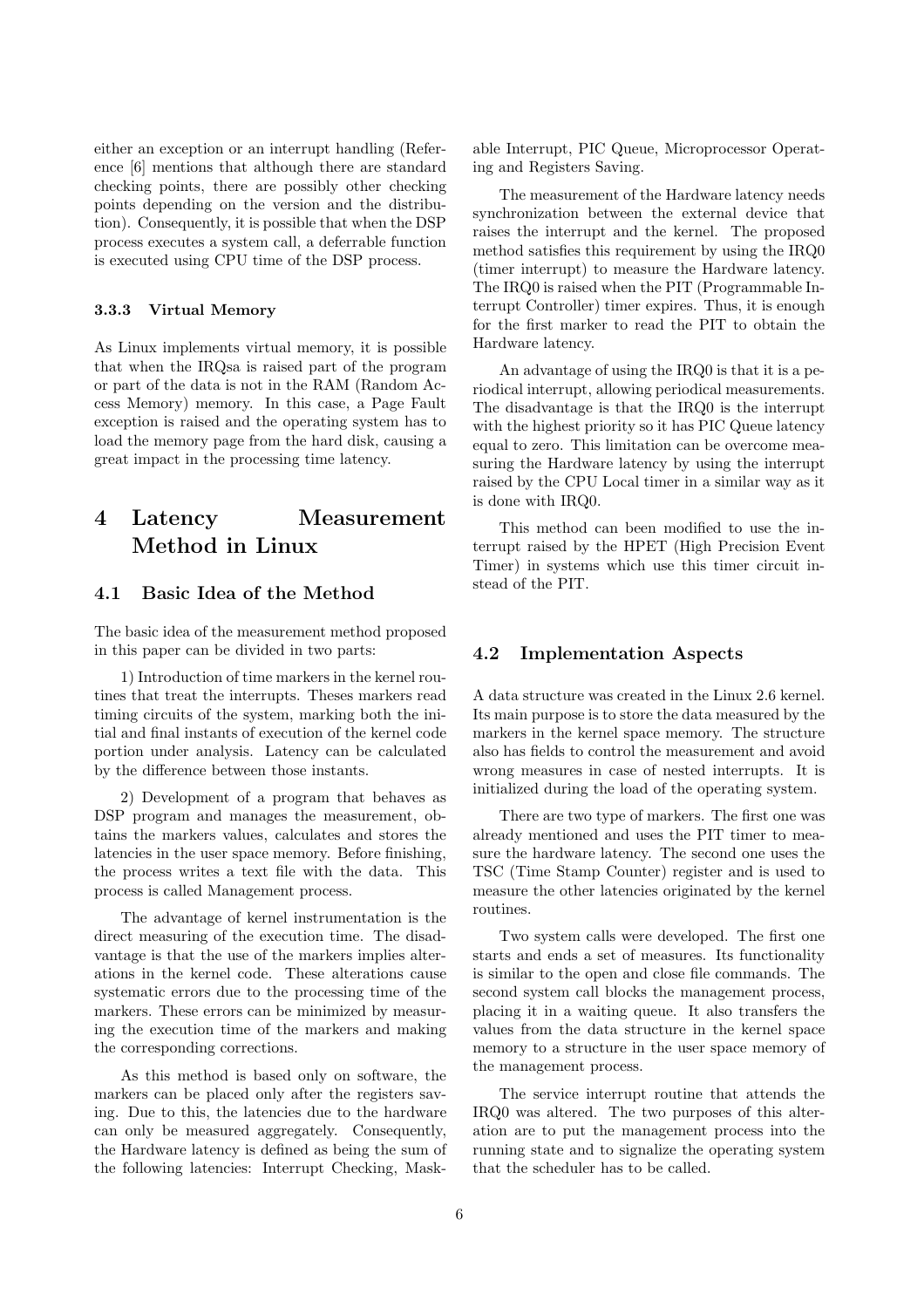# 5 Experimental Methodology

The microcomputer that was used was a Pentium III, with 700 MHz clock frequency and 640 MB RAM.

In the Linux 2.6.19 kernel, markers were placed to measure the following latencies: Hardware, Interrupt Handler Entrance, Interrupt Handler Exit and Dispatch.

The kernel was compiled with the standard values for the compilation parameters and to load the standard daemons. It is important to mention that in this configuration Linux has no kernel preemption.

An additional control program was developed. This control program makes 100 calls to the Management program (item 4). The time interval between the calls is 120s, controlled by a Linux timer (SIGALARM). The Management program performs 100 measures that are saved in a text file. Following this method, 10.000 measures were obtained in approximately 3 hours and 20 minutes. The purpose of the control program is to obtain a greater time interval between the measures blocks than it would be possible using only the IRQ0 signal. In this way there is equilibrium between the time interval and the data size.

The measurement was performed with the system in two conditions: loaded and unloaded. In the unloaded condition the control program was executed directly from the shell. In the loaded condition the control program was executed from the graphic environment. An extra CPU bound program was executed as a way of loading the system. In both cases the standard scheduling of the Linux was used.

This test can be considered a worst case because the kernel has no preemption and the real time scheduling of Linux 2.6 was not used.

# 6 Experimental Results

This section shows the CDF (Cumulative Distribution Function) and the mean of four latency components: Hardware, Interrupt Handler Entrance, Interrupt Handler Exit and Dispatch. A data analysis is also presented.

### 6.1 Results



FIGURE 3: CDF Hardware Latency



FIGURE 4: CDF Interrupt Handler Entrance Latency